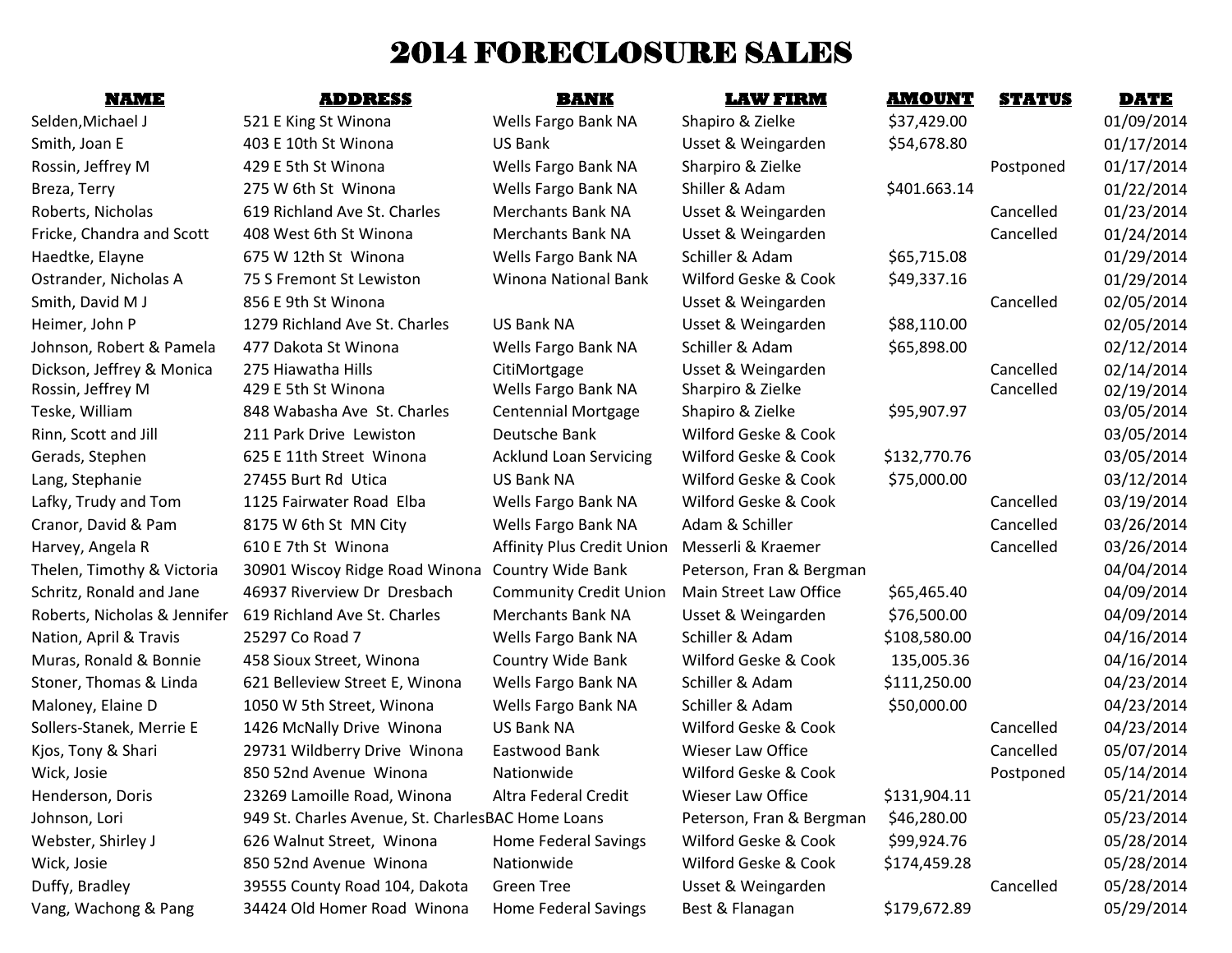## 2014 FORECLOSURE SALES

Volkman, David & Lois 803 W 5th Street, Winona New York Mellon Shapiro & Zielke 12/17/2014

Carothers, Steven & Lynda 23798 Whitman Deering Drive Merchants Bank NA Usset & Weingarden Cancelled 06/11/2014 Kottschade, Donald & Sharon 278 Orrin Street, Winona Green Tree Usset & Weingarden 570,788.43 06/11/2014 Biwer, Jon & Heather 13908 Cty Road 24 St. Charles Eastwood Bank Dunlap & Seeger Cancelled 06/13/2014 Taylor, Michael & Kimberly 22070 South Street, Winona US Bank Usset & Weingarden Cancelled 06/25/2014 Thelen, Timothy & Victoria 30901 Wiscoy Ridge Road Winona Country Wide Bank Peterson, Fran & Bergman \$150,000.00 06/27/2014 Sikorski, Bernice M 811 W Mark, Winona Narka, Shapiro & Zielke \$45,244.00 07/02/2014 Wedul, Chad & Judith 650 West Burns Valley Road, Win Affinity Plus Credit Union Messerli & Kraemer \$127,335.83 07/02/2014 Aguilar, Miguel 506 Whitewater Ave. St. Charles Wells Fargo Bank NA Wilford Geske & Cook Postponed 07/09/2014 Hokenstad, John & Vickie 223 Sunset Avenue Winona National Bank Streater & Murphy \$68,103.40 07/09/2014 Taylor, Michael & Kimberly 22070 South Street, Winona US Bank Usset & Weingarden Postponed 07/16/2014 Breza, Doug & Colleen and 36349 Old Homer Road Winona River Bank Wieser Law Office Cancelled and Cancelled 07/18/2014 McDaniel, Darryl/Ann Hagerman 590 Harrison St, Lewiston Wells Fargo Bank NA Shapiro & Zielke Cancelled 07/30/2014 Morrison, Rick D 415 Williams St Lewiston Merchants Bank NA Usset & Weingarden \$109,661.21 08/05/2014 Glover, Kent & Dawn 200 Service Drive, Lewiston Security State Bank Wieser Law Office Postponed 08/08/2014 Aguilar, Miguel 68/13/2014 506 Whitewater Ave. St. Charles Wells Fargo Bank NA Wilford Geske & Cook Postponed 08/13/2014 Glover, Kent & Dawn 200 Service Drive, Lewiston Security State Bank Wieser Law Office Postponed 08/22/2014 Taylor, Michael & Kimberly 22070 South Street, Winona US Bank Usset & Weingarden \$109,470.00 09/03/2014 Glover, Kent & Dawn 200 Service Drive, Lewiston Security State Bank Wieser Law Office Postponed 09/05/2014 Glover, Kent & Dawn 200 Service Drive, Lewiston Security State Bank Wieser Law Office Postponed 09/12/2014 Glover, Kent & Dawn 200 Service Drive, Lewiston Security State Bank Wieser Law Office Postponed 09/26/2014 Denzer, Steven 306 E 4th Street , Winona Mortgage Electronic Schiller & Adam \$100,307.43 10/01/2014 Hargate, Paul 63 W 12th Street Goodview American Brokers Shapiro & Zielke \$41,650.00 541,650.00 10/01/2014 Torres, Jorge 2012 E 5th Street, St. Charles Country Wide Bank Wilford Geske & Cook Postponed 10/02/2014 Glover, Kent & Dawn 200 Service Drive, Lewiston Security State Bank Wieser Law Office Cancelled 10/10/2014 Torres, Jorge 207E 5th Street, St. Charles Country Wide Bank Wilford Geske & Cook Postponed 10/15/2014 Van De Velde, John 1224 Oakview Drive, St. Charles Nationwide Mortgage Wilford Geske & Cook Cancelled 10/15/2014 Torres, Jorge 2012 407 E 5th Street, St. Charles Country Wide Bank Wilford Geske & Cook \$146,211.72 10/22/2014 Danfield, Timothy K 3985 W 8th Street, Winona Wells Fargo Bank NA Shapiro & Zielke \$117,480.00 10/22/2014 Dahl, Nicholas 2013/2014 1343 Richland Ave, St. Charles 2014 10/29/2014 Usset & Weingarden Cancelled 10/29/2014 Nelson, Kimberly 236 3rd Street W, St. Charles Country Wide Bank Shapiro & Zielke \$102,000.00 10/29/2014 Bay, Robert & Doris **4715 W Sixth Street, Winona** Bank of America PFB Law \$163,057.15 10/31/2014 Smith, Leslie 503 E 8th Street, Winona Home Federal Savings Wilford Geske & Cook Postponed 11/19/2014 Janikowski, Allyn&Carolyn 185 Benson Drive, Lewiston New York Mellon Shapiro & Zielke \$143,650.00 11/19/2014 Laftky, Trudy 1125 Fairwater Road Elba Wells Fargo Bank NA Wilford Geske & Cook \$75,820.45 11/26/2014 Schmitz, Gary & Lori 5420 W 6th Street, Winona Wells Fargo Bank NA Shapiro & Zielke Cancelled 12/10/2014 Harvey, Angela R 610 7th Street East, Winona Affinity Plus Credit Union Messerli & Kraemer 1897 12/10/2014